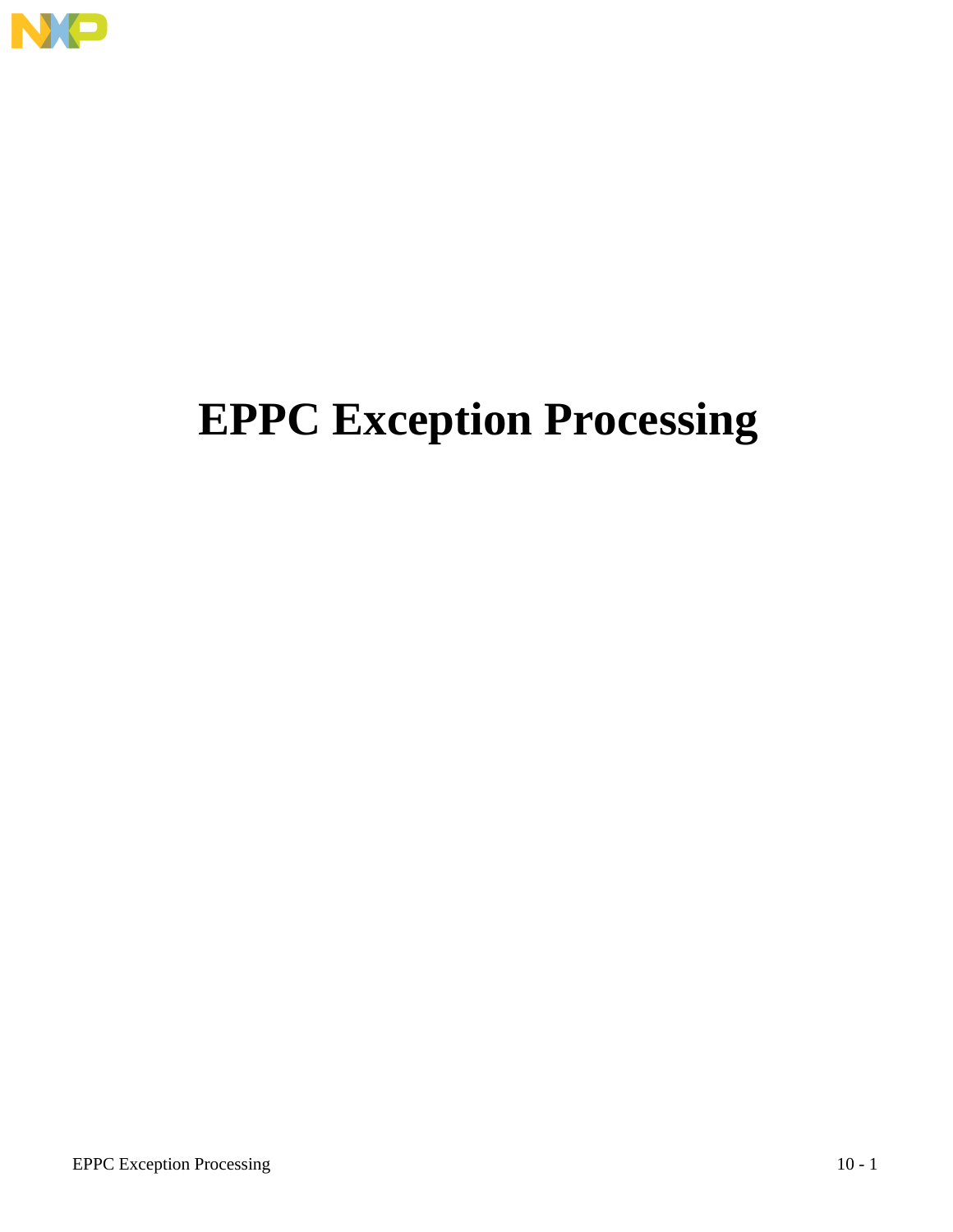

### **Exception Terms**

| <b>User Mode</b>             | The Privilege Level that Applications run in.                                                                                                                                        |
|------------------------------|--------------------------------------------------------------------------------------------------------------------------------------------------------------------------------------|
| <b>Supervisor Mode</b>       | The Privilege Level that the Operating System<br>runs in. Also called "Privileged Mode"                                                                                              |
| <b>Exception</b>             | An event which causes deviation from normal<br>processing.<br>Examples:<br>- Interrupt (internal or external)<br>- Resets<br>- Bus error                                             |
| <b>Ordered Exception</b>     | No program state is lost after the exception (the<br>machine state is saved).                                                                                                        |
| <b>Unordered Exception</b>   | Program state may be lost after the exception.<br>Includes reset, machine check and other non-<br>maskable exceptions.                                                               |
|                              | <b>Asynchronous Exception</b> Exception not caused by an instruction.                                                                                                                |
| <b>Synchronous Exception</b> | Exception caused by an instruction.                                                                                                                                                  |
| <b>Precise Exception</b>     | The exact processor context when the exception<br>occurred is available, and the exact cause of the<br>exception is always known.                                                    |
|                              | - Processor backs the machine up to the<br>instruction which caused the exception                                                                                                    |
| <b>Imprecise Exception</b>   | The exact processor context is not known when<br>the exception is processed, because concurrent<br>operations have affected the information that<br>comprises the processor context. |
| <b>Maskable Exception</b>    | May be masked by the operating system.                                                                                                                                               |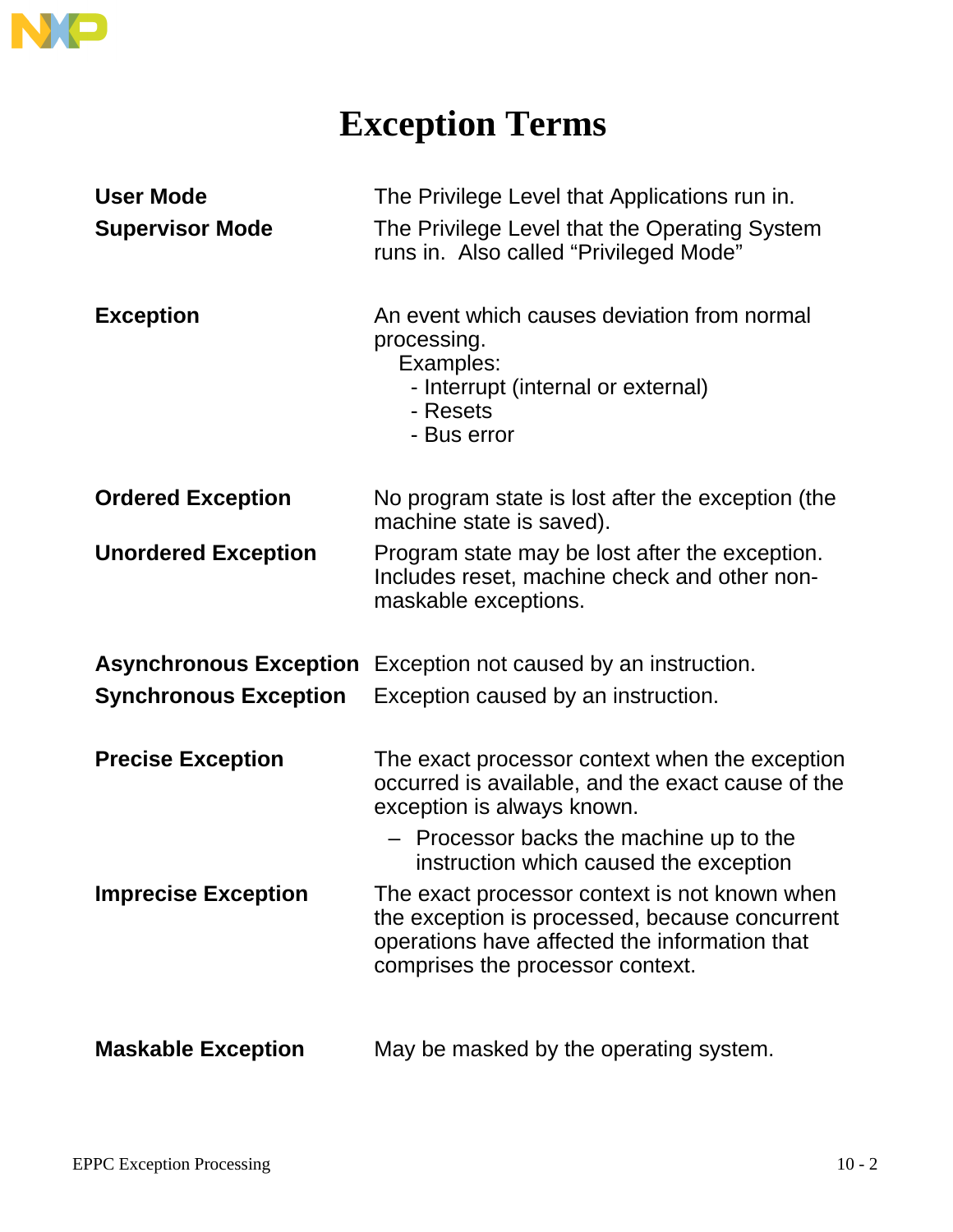

### **Exception Classes**

| <b>CLASS</b>                   | <b>EXCEPTION TYPE</b>                             |
|--------------------------------|---------------------------------------------------|
| ASYNCHRONOUS, UNORDERED        | <b>RESET, NON-MASKABLE</b>                        |
| SYNCHRONOUS, UNORDERED         | <b>MACHINE CHECK (BUS ERROR)</b>                  |
| ASYNCHRONOUS, ORDERED          | EXTERNAL INTERRUPT<br>DECREMENTER, PIT INTERRUPTS |
| SYNCHRONOUS (ORDERED, PRECISE) | <b>INSTRUCTION -CAUSED EXCEPTIONS</b>             |

**ORDERED EXCEPTIONS** - When the Exception is taken, No program state is lost.

**UNORDERED EXCEPTIONS** - When the Exception is taken, the program state is unrecoverable.

**Reset** and **Machine Check** Exceptions are unrecoverable, if they occur during the servicing of another exception.

**PRECISE EXCEPTIONS** - When the exception is taken, the processor backs the machine up to the instruction causing the exception. The instruction causing the exception may not have begun execution, may partially be completed, or may have completed execution.

The Core implements all storage associated interrupts as precise interrupts. This means that a load/store instruction is not complete until all possible error indications have been sampled from the Load/Store Bus.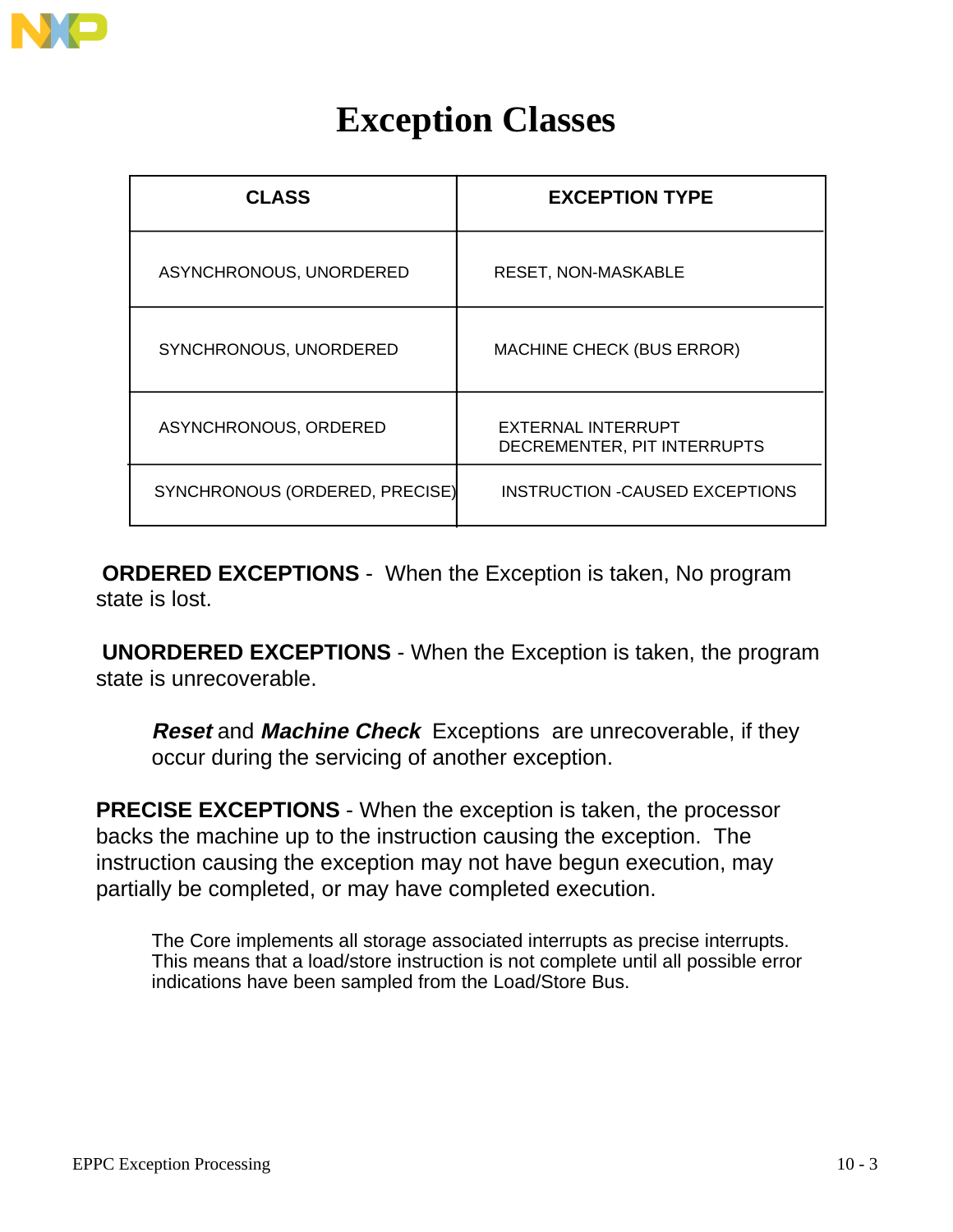

## **Exception Definitions (1 of 2)**

| <b>System Reset Interrupt</b>                  | Occurs when the NMI pin is asserted, SWT times out,<br>Hard or Soft Reset pins are asserted                                                                                                                                                                                                                    |  |  |  |  |  |
|------------------------------------------------|----------------------------------------------------------------------------------------------------------------------------------------------------------------------------------------------------------------------------------------------------------------------------------------------------------------|--|--|--|--|--|
| <b>Machine Check Interrupt</b>                 | The accessed address does not exist or a data error was detected                                                                                                                                                                                                                                               |  |  |  |  |  |
| Data Storage Interrupt                         | Never generated by the hardware<br>The software may branch to this location as a result of either<br>Implementation Specific Data                                                                                                                                                                              |  |  |  |  |  |
|                                                | TLB error interrupt or Implementation Specific Data TLB miss int.                                                                                                                                                                                                                                              |  |  |  |  |  |
| <b>Instruction Storage Interrupt</b>           | Never generated by the hardware<br>The software may branch to this location as a result of an<br>Implementation Specific Instruction TLB error interrupt                                                                                                                                                       |  |  |  |  |  |
| <b>Alignment Interrupt</b>                     | Occurs as a result of one of the following cases:<br>The operand of a Floating-Point load or store is not word aligned.<br>The operand of Load/Store multiple is not word aligned.                                                                                                                             |  |  |  |  |  |
|                                                | The operand of Iwarx or stwcx. is not word aligned.<br>The operand of Load/Store individual scalar instruction is not<br>naturally aligned when $MSR_{LE} = 1$ .<br>An attempt to execute multiple/string instruction is made<br>when $MSR_{LE} = 1$                                                           |  |  |  |  |  |
| <b>Program Interrupt</b>                       | <b>Floating-Point Enabled Exception type Program interrupt is not</b><br>generated by the EPPC.                                                                                                                                                                                                                |  |  |  |  |  |
|                                                | Illegal Instruction type program interrupt is not generated by the<br>Core, an Implementation Dependent Software Emulation Interrupt is<br>generated instead<br><b>Privileged instruction</b> type Program interrupt is generated for on<br>core valid SPR field or any SPR encoded as an external to the core |  |  |  |  |  |
|                                                | special register if $spr_{0=1}$ and MSR <sub>PR</sub> =1, as well as an attempt to<br>execute privileged instruction when MSR <sub>PR</sub> =1.                                                                                                                                                                |  |  |  |  |  |
| <b>Floating Point Unavailable</b><br>Interrupt | Not generated by the EPPC<br>An Implementation Dependent Software Emulation Interrupt will be<br>taken on any attempt to execute<br>Floating-Point instruction regardless of MSRFP                                                                                                                             |  |  |  |  |  |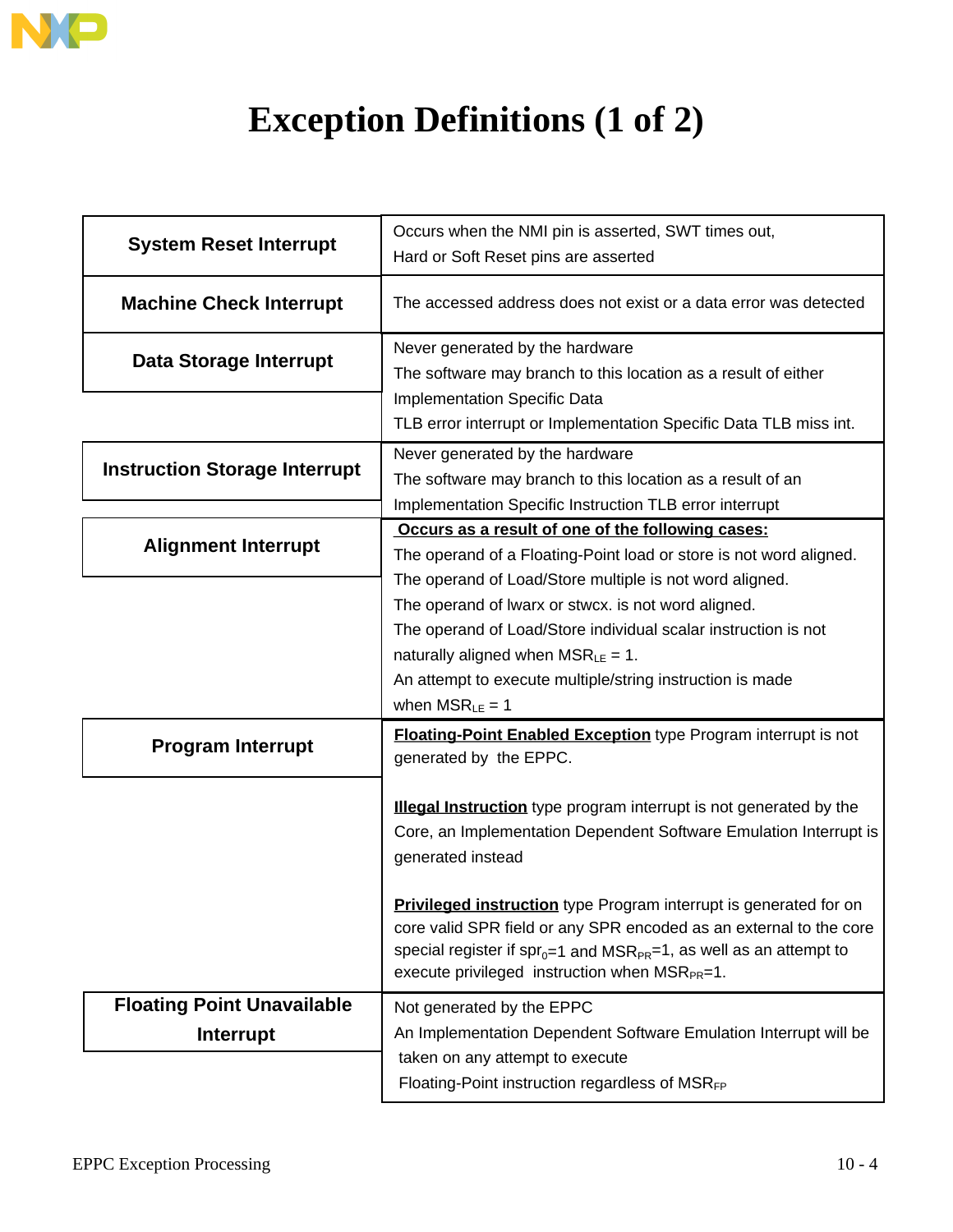

## **Exception Definitions (2 of 2)**

| <b>Trace Interrupt</b>                 | Occurs If $MSR_{SE} = 1$ and any instruction except rfi is successfully<br>completed, or $MSR_{BE} = 1$ and a branch is completed                                                                                                                                                                                                                                                         |  |  |  |  |  |  |
|----------------------------------------|-------------------------------------------------------------------------------------------------------------------------------------------------------------------------------------------------------------------------------------------------------------------------------------------------------------------------------------------------------------------------------------------|--|--|--|--|--|--|
| <b>Floating Point Assist Interrupt</b> | Not generated by the EPPC<br>An Implementation Dependent Software Emulation Interrupt will be<br>taken on any attempt to execute Floating-Point instruction                                                                                                                                                                                                                               |  |  |  |  |  |  |
| <b>Implementation Dependent</b>        | Occurs as a result of one of the following cases:                                                                                                                                                                                                                                                                                                                                         |  |  |  |  |  |  |
| <b>Software Emulation Interrupt</b>    | .When there is an attempt to execute any non implemented<br>instruction. (This include all Illegal and unimplemented optional<br>instructions and all floating point instructions).<br>•When there is an attempt to execute a mtspr or mfspr which<br>specifies on core non implemented register. (regardless of $spr0$ ).<br>.When there is an attempt to execute a mtspr or mfspr which |  |  |  |  |  |  |
|                                        | specifies off core non implemented register and spr <sub>o=0</sub> or<br>$MSR_{PR}=0$                                                                                                                                                                                                                                                                                                     |  |  |  |  |  |  |
| <b>Implementation Specific</b>         | Occurs when $MSR_{IR}=1$ and there is an attempt to fetch an instruction                                                                                                                                                                                                                                                                                                                  |  |  |  |  |  |  |
| <b>Instruction TLB Miss Interrupt</b>  | from a page that its Effective Page Number can not be translated by<br>the Instruction TLB                                                                                                                                                                                                                                                                                                |  |  |  |  |  |  |
| <b>Implementation Specific</b>         | Occurs in the following cases:                                                                                                                                                                                                                                                                                                                                                            |  |  |  |  |  |  |
| <b>Instruction TLB Error Interrupt</b> | .The effective address cannot be translated (either Segment valid bit or                                                                                                                                                                                                                                                                                                                  |  |  |  |  |  |  |
|                                        | Page valid bit of this page are cleared in the translation table)<br>.The fetch access violates storage protection<br>.The fetch access is to Guarded storage and MSRIR=1                                                                                                                                                                                                                 |  |  |  |  |  |  |
| <b>Implementation Specific</b>         | Occurs when $MSRDR=1$ and there is an attempt to access a page                                                                                                                                                                                                                                                                                                                            |  |  |  |  |  |  |
| <b>Data TLB Miss Interrupt</b>         | that its Effective Page Number can not be translated by the Data TLB                                                                                                                                                                                                                                                                                                                      |  |  |  |  |  |  |
| <b>Implementation Specific</b>         | Occurs in the following cases:                                                                                                                                                                                                                                                                                                                                                            |  |  |  |  |  |  |
| <b>Data TLB Error Interrupt</b>        | .The effective address of a Load, Store, icbi, dcbz, dcbst, dcbf or                                                                                                                                                                                                                                                                                                                       |  |  |  |  |  |  |
|                                        | dcbi instruction cannot be translated (either Segment valid bit or<br>Page valid bit of this page are cleared in the translation table)                                                                                                                                                                                                                                                   |  |  |  |  |  |  |
|                                        | .The access violates the storage protection                                                                                                                                                                                                                                                                                                                                               |  |  |  |  |  |  |
|                                        | •An attempt to write to a page with negated Change Bit                                                                                                                                                                                                                                                                                                                                    |  |  |  |  |  |  |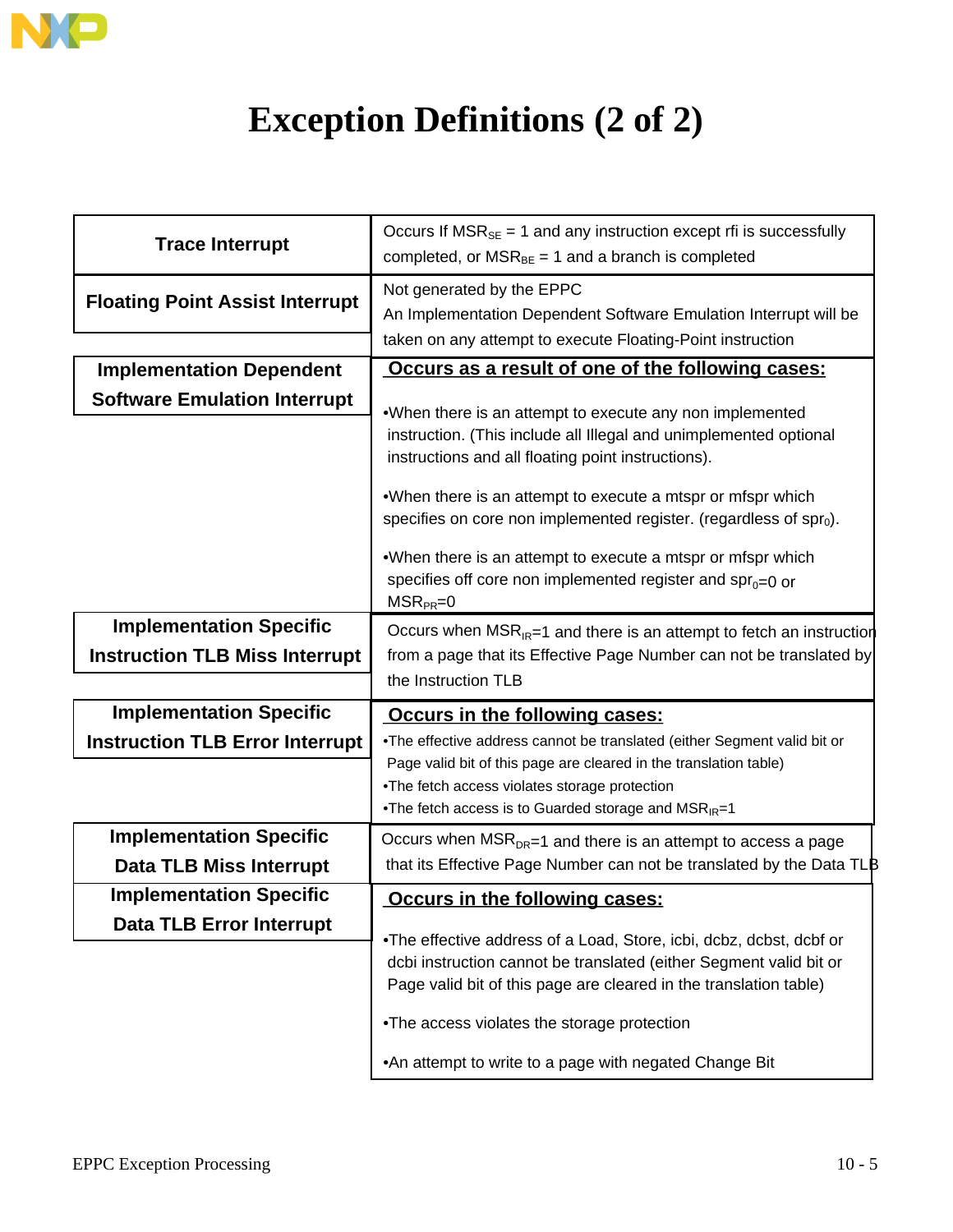

## **Interrupt Priority Mapping**

| #  | <b>Interrupt Type</b>                                        | <b>Caused By</b>                      |
|----|--------------------------------------------------------------|---------------------------------------|
| #1 | Development non-maskable interrupt                           | Signal from the Development Port      |
| #2 | <b>System reset</b>                                          | NMI_L assertion                       |
| #3 | <b>Instruction Related Interrupts</b>                        | <b>Instruction Processing</b>         |
| #4 | Peripheral breakpoint request or Dev Port maskable interrupt | Breakpoint signal from any peripheral |
| #5 | <b>External Interrupt</b>                                    | Signal from the interrupt controller  |
| #6 | Decrementer interrupt                                        | Decrementer request                   |

### **Instruction Related Interrupt Detection Order**

| #  | <b>Interrupt Type</b>                          | <b>Caused by</b>                                                                               |
|----|------------------------------------------------|------------------------------------------------------------------------------------------------|
|    |                                                |                                                                                                |
| #1 | Trace                                          | Trace bit asserted                                                                             |
| #2 | Implementation Dependent Instruction TLB miss  | <b>Instruction MMU TLB Miss</b>                                                                |
| #3 | Implementation Dependent Instruction TLB error | Instruction MMU protection/translation error                                                   |
|    | #4 Machine Check Interrupt                     | <b>Fetch Error</b>                                                                             |
| #5 | Debug I- Breakpoint                            | <b>Match detection</b>                                                                         |
| #6 |                                                | Implementation Dependent Software Emulation Interrupt Attempt to invoke un-implemented feature |
| #7 | <b>Floating-Point Unavailable</b>              | Attempt is made to execute Floating-Point instruction and MSRFP=0                              |
|    | #8 Privileged Instruction                      | Attempt to execute priviledged instruction in problem mode                                     |
|    | Alignment Interrupt                            | Load store checking                                                                            |
|    | <b>System Call Interrupt</b>                   | <b>SC</b> Instruction                                                                          |
|    | Trap                                           | <b>Trap Instruction</b>                                                                        |
|    | #9   Implementation Dependent Data TLB miss    | Data MMU TLB Miss                                                                              |
|    | #10 Implementation Dependent Data TLB error    | Dat MMU TLB Protection/translation error                                                       |
|    | #11 Machine Check Interrupt                    | Load or store access error                                                                     |
|    | #12 Debug - L Breakpoint                       | <b>Match detection</b>                                                                         |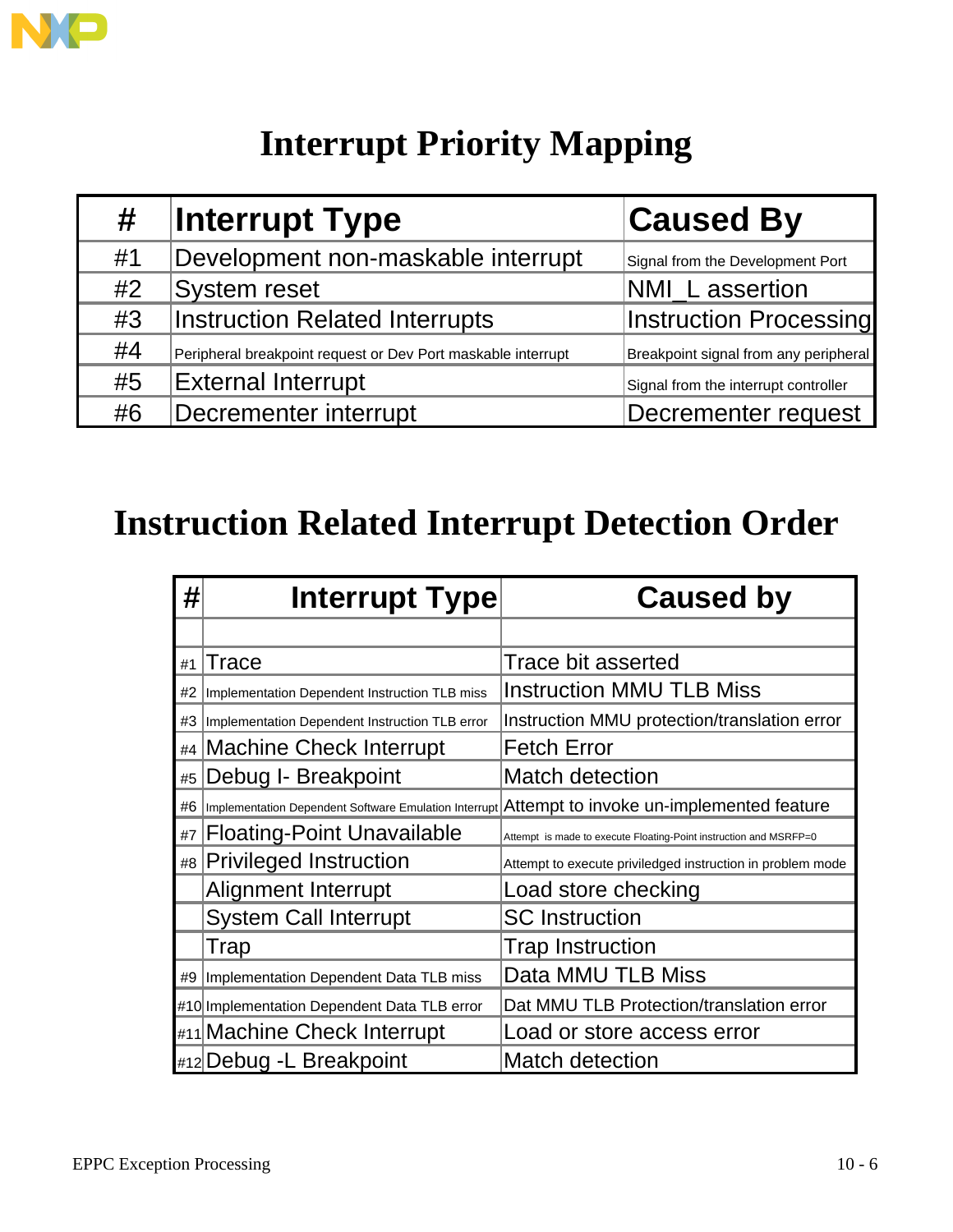

### **Vector Table**

#### **MSR** - MACHINE STATE REGISTER

|                                         | 0                                                                                                                 | 1         | 2         | 3                                             | 4                             | 5                   | 6               | $\overline{7}$  | 8                                                      | 9        | 10  | 11                                                                                    | $12 \overline{ }$                                                 | 13           | 14             | 15  |    |  |
|-----------------------------------------|-------------------------------------------------------------------------------------------------------------------|-----------|-----------|-----------------------------------------------|-------------------------------|---------------------|-----------------|-----------------|--------------------------------------------------------|----------|-----|---------------------------------------------------------------------------------------|-------------------------------------------------------------------|--------------|----------------|-----|----|--|
|                                         |                                                                                                                   |           |           |                                               |                               |                     | <b>RESERVED</b> |                 |                                                        |          |     |                                                                                       |                                                                   | <b>POW</b>   | <b>ISF</b>     | ILE |    |  |
|                                         |                                                                                                                   |           |           |                                               |                               |                     |                 |                 |                                                        |          |     |                                                                                       |                                                                   |              |                |     |    |  |
|                                         |                                                                                                                   |           |           |                                               |                               |                     |                 |                 |                                                        |          |     |                                                                                       |                                                                   |              |                |     |    |  |
|                                         | 16                                                                                                                | 17        | 18        | 19                                            | 20                            | 21                  | 22              | 23              | 24                                                     | 25       | 26  | 27                                                                                    | 28                                                                | 29           | 30             | 31  |    |  |
|                                         | EE                                                                                                                | <b>PR</b> | <b>FP</b> | ME                                            | FE <sub>0</sub>               | <b>SE</b>           | BE              | FE <sub>1</sub> | <b>RESVD</b>                                           |          | IR. | <b>DR</b>                                                                             | <b>RESVD</b>                                                      | <b>RESVD</b> | R <sub>l</sub> | LE  |    |  |
|                                         |                                                                                                                   |           |           |                                               |                               |                     |                 |                 |                                                        | IP       |     |                                                                                       |                                                                   |              |                |     |    |  |
|                                         | 0.                                                                                                                |           |           |                                               |                               |                     |                 |                 |                                                        | $^\star$ |     |                                                                                       |                                                                   |              |                |     | .0 |  |
|                                         |                                                                                                                   |           |           |                                               |                               |                     |                 |                 |                                                        |          |     |                                                                                       |                                                                   |              |                |     |    |  |
| <b>VECTOR</b><br><b>OFFSET</b><br>(HEX) | $IP = 0$ Vector Table Address at 0x00000000<br>$= 1$ Vector Table Address at 0xFFF00000.<br><b>EXCEPTION TYPE</b> |           |           |                                               |                               |                     |                 |                 |                                                        |          |     |                                                                                       |                                                                   |              |                |     |    |  |
| 00000                                   | <b>RESERVED</b>                                                                                                   |           |           |                                               |                               |                     |                 |                 |                                                        |          |     |                                                                                       |                                                                   |              |                |     |    |  |
| 0 0 1 0 0                               |                                                                                                                   |           |           |                                               | <b>SYSTEM RESET</b>           |                     |                 |                 |                                                        |          |     |                                                                                       | <b>HARD &amp; SRESETS</b>                                         |              |                |     |    |  |
| 0 0 2 0 0                               |                                                                                                                   |           |           |                                               | <b>MACHINE CHECK</b>          |                     |                 |                 |                                                        |          |     |                                                                                       | TEA (BUS ERROR)                                                   |              |                |     |    |  |
| 0 0 3 0 0                               |                                                                                                                   |           |           |                                               |                               | <b>DATA STORAGE</b> |                 |                 |                                                        |          |     |                                                                                       |                                                                   |              |                |     |    |  |
| 0 0400                                  |                                                                                                                   |           |           |                                               | <b>INSTRUCTION STORAGE</b>    |                     |                 |                 |                                                        |          |     |                                                                                       |                                                                   |              |                |     |    |  |
| 0 0 5 0 0                               |                                                                                                                   |           |           |                                               | <b>EXTERNAL INTERRUPT</b>     |                     |                 |                 |                                                        |          |     |                                                                                       | IRQ[1:7], PIT, TB, RTC, PCMCIA, CPM                               |              |                |     |    |  |
| 0 0600                                  |                                                                                                                   |           |           |                                               |                               | <b>ALIGNMENT</b>    |                 |                 |                                                        |          |     | <b>ALIGNMENT ERROR</b>                                                                |                                                                   |              |                |     |    |  |
| 0 0700                                  |                                                                                                                   |           |           |                                               |                               | <b>PROGRAM</b>      |                 |                 |                                                        |          |     | INSTR. TRAPS, ERRORS, ILLEGAL, PRIVILEGED<br>MSR[FP]=0 & F.P. INSTRUCTION ENCOUNTERED |                                                                   |              |                |     |    |  |
| 0 0 8 0 0                               |                                                                                                                   |           |           |                                               | FLOATING-POINT UNAVAILIABLE   |                     |                 |                 |                                                        |          |     |                                                                                       |                                                                   |              |                |     |    |  |
| 0 0 9 0 0                               |                                                                                                                   |           |           |                                               | <b>DECREMENTER</b>            |                     |                 |                 |                                                        |          |     | DECREMENTER REGISTER                                                                  |                                                                   |              |                |     |    |  |
| 00A00                                   |                                                                                                                   |           |           |                                               |                               | <b>RESERVED</b>     |                 |                 |                                                        |          |     |                                                                                       |                                                                   |              |                |     |    |  |
| $0$ 0B00                                |                                                                                                                   |           |           |                                               |                               | <b>RESERVED</b>     |                 |                 |                                                        |          |     |                                                                                       |                                                                   |              |                |     |    |  |
| 00000                                   |                                                                                                                   |           |           |                                               |                               | <b>SYSTEM CALL</b>  |                 |                 |                                                        |          |     |                                                                                       | 'SC' INSTRUCTION                                                  |              |                |     |    |  |
| $0$ $0$ D $0$                           |                                                                                                                   |           |           |                                               |                               | TRACE*              |                 |                 |                                                        |          |     |                                                                                       | SINGLE-STEP OR BRANCH TRACING<br>SOFTWARE ASSIST FOR INFREQUENT & |              |                |     |    |  |
| 00E00                                   |                                                                                                                   |           |           |                                               | <b>FLOATING-POINT ASSIST*</b> |                     |                 |                 |                                                        |          |     |                                                                                       | <b>COMPLEX FP OPERATIONS</b>                                      |              |                |     |    |  |
| 0 1000                                  |                                                                                                                   |           |           |                                               |                               |                     |                 |                 | IMPLEMENTATION DEPENDENT SOFTWARE EMULATION            |          |     |                                                                                       |                                                                   |              |                |     |    |  |
| 01100                                   |                                                                                                                   |           |           |                                               |                               |                     |                 |                 | IMPLEMENTATION DEPENDENT INSTRUCTION TLB MISS          |          |     |                                                                                       |                                                                   |              |                |     |    |  |
| 0 1 2 0 0                               |                                                                                                                   |           |           | <b>IMPLEMENTATION DEPENDENT DATA TLB MISS</b> |                               |                     |                 |                 |                                                        |          |     |                                                                                       |                                                                   |              |                |     |    |  |
| 0 1300                                  |                                                                                                                   |           |           |                                               |                               |                     |                 |                 | IMPLEMENTATION DEPENDENT INSTRUCTION TLB ERROR         |          |     |                                                                                       |                                                                   |              |                |     |    |  |
| 0 1400                                  |                                                                                                                   |           |           |                                               |                               |                     |                 |                 | IMPLEMENTATION DEPENDENT DATA TLB ERROR                |          |     |                                                                                       |                                                                   |              |                |     |    |  |
| 0 1500 -<br>01BFF                       |                                                                                                                   |           |           |                                               |                               | <b>RESERVED</b>     |                 |                 |                                                        |          |     |                                                                                       |                                                                   |              |                |     |    |  |
| 01C00                                   |                                                                                                                   |           |           |                                               |                               |                     |                 |                 | IMPLEMENTATION DEPENDENT DATA BREAKPOINT               |          |     |                                                                                       |                                                                   |              |                |     |    |  |
| 0 1 D <sub>00</sub>                     |                                                                                                                   |           |           |                                               |                               |                     |                 |                 | IMPLEMENTATION DEPENDENT INSTRUCTION BREAKPOINT        |          |     |                                                                                       |                                                                   |              |                |     |    |  |
| 01E00                                   |                                                                                                                   |           |           |                                               |                               |                     |                 |                 | IMPLEMENTATION DEPENDENT PERIPHERAL BREAKPOINT         |          |     |                                                                                       |                                                                   |              |                |     |    |  |
| 01F00                                   |                                                                                                                   |           |           |                                               |                               |                     |                 |                 | IMPLEMENTATION DEPENDENT NON MASKABLE DEVELOPMENT PORT |          |     |                                                                                       |                                                                   |              |                |     |    |  |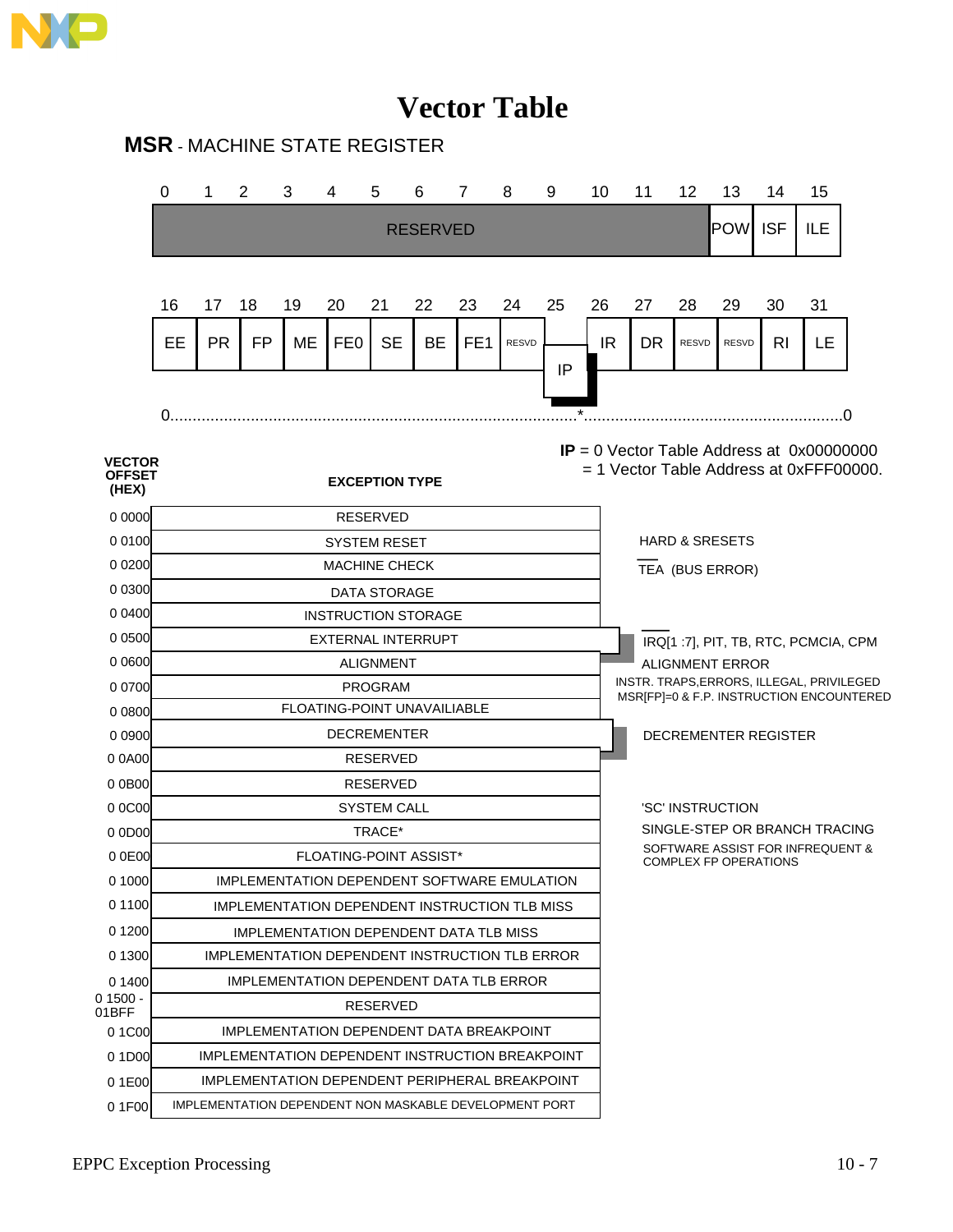

### **MSR After Hard Reset**

### **MSR** - MACHINE STATE REGISTER

| 0  | 1         | $\overline{2}$ | - 3 | 4   | 5         | 6               | $\overline{7}$  | 8     | 9  | 10 | 11   | 12           | 13         | 14         | 15  |
|----|-----------|----------------|-----|-----|-----------|-----------------|-----------------|-------|----|----|------|--------------|------------|------------|-----|
|    |           |                |     |     |           | <b>RESERVED</b> |                 |       |    |    |      |              | <b>POW</b> | <b>ISF</b> | ILE |
| 16 | 17 18     |                | 19  | 20  | 21        | -22             | - 23            | -24   | 25 | 26 | - 27 | 28           | 29         | 30         | 31  |
| EE | <b>PR</b> | FP             | ME  | FE0 | <b>SE</b> | BE              | FE <sub>1</sub> | RESVD | IP | IR | DR   | <b>RESVD</b> | RESVD      | RI         |     |

#### **MSR AFTER RESET:**

| <b>POW</b><br><b>ISF</b><br>ILE<br>EE<br><b>PR</b><br><b>FP</b><br>ME | 0<br>0<br>0<br>0<br>0<br>0<br>$\overline{0}$ | <b>Power Management Disable</b><br><b>Implementation Specific Function</b><br>Interrupt Little Endian Mode Disabled<br><b>External and DEC Interrupt are disabled</b><br>Privilege Level is Supervisor.<br><b>Floating Point Unit not available</b><br>Machine Check Disabled: If transfer error acknowledge (TEA) occurs, the<br>Chip will go to Checkstop State. The SIU may assert reset in order to<br>recover. |
|-----------------------------------------------------------------------|----------------------------------------------|---------------------------------------------------------------------------------------------------------------------------------------------------------------------------------------------------------------------------------------------------------------------------------------------------------------------------------------------------------------------------------------------------------------------|
| FE <sub>0</sub><br><b>SE</b><br><b>BE</b>                             | 0<br>0<br>0                                  | Floating-Point Exception Mode 0(has no effect).<br>Single Step Trace Disabled.<br>Branch Trace Disabled.                                                                                                                                                                                                                                                                                                            |
| FE <sub>1</sub><br><b>IP</b>                                          | 0<br>*                                       | Floating-Point Exception Mode 1 (has no effect).<br><b>Interrupt Prefix . Vector Table Located</b><br>at 0x000n - nnnn or at 0xFFFn - nnnn for a value<br>of a "0" or a "1" respectively.                                                                                                                                                                                                                           |
| IR.                                                                   | 0                                            | <b>Instruction Relocate</b>                                                                                                                                                                                                                                                                                                                                                                                         |
| <b>DR</b>                                                             | 0                                            | Data Relocate                                                                                                                                                                                                                                                                                                                                                                                                       |
| <b>RI</b>                                                             | 0                                            | Recoverable Interrupt Mode is Disabled.                                                                                                                                                                                                                                                                                                                                                                             |
| <b>LE</b>                                                             | 0                                            | Normal Processing is set for Big Endian Mode.                                                                                                                                                                                                                                                                                                                                                                       |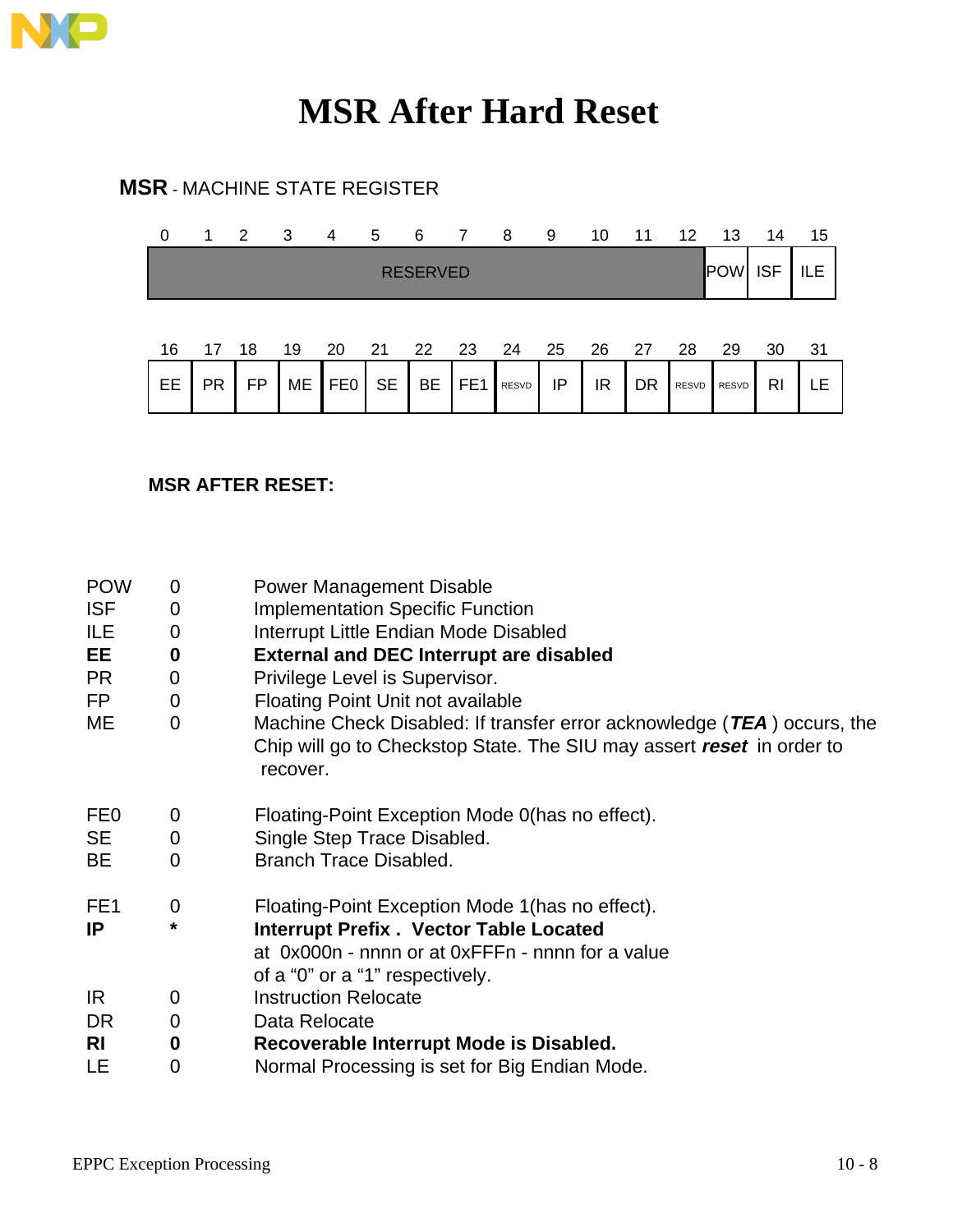

### **Exception Processing Sequence (1 of 2)**



- For most exceptions, the machine state is saved only in **SRR0** and **SRR1.**
- Some exceptions will save other information in **DSISR** and **DAR**:

– **DSISR (Source Instruction Service Register) -** 7 bit field identifies which instruction caused the exception.

– **DAR (Data Address Register):** Contains the effective address o the load or store for misaligned exceptions.

EPPC Exception Processing 10 - 9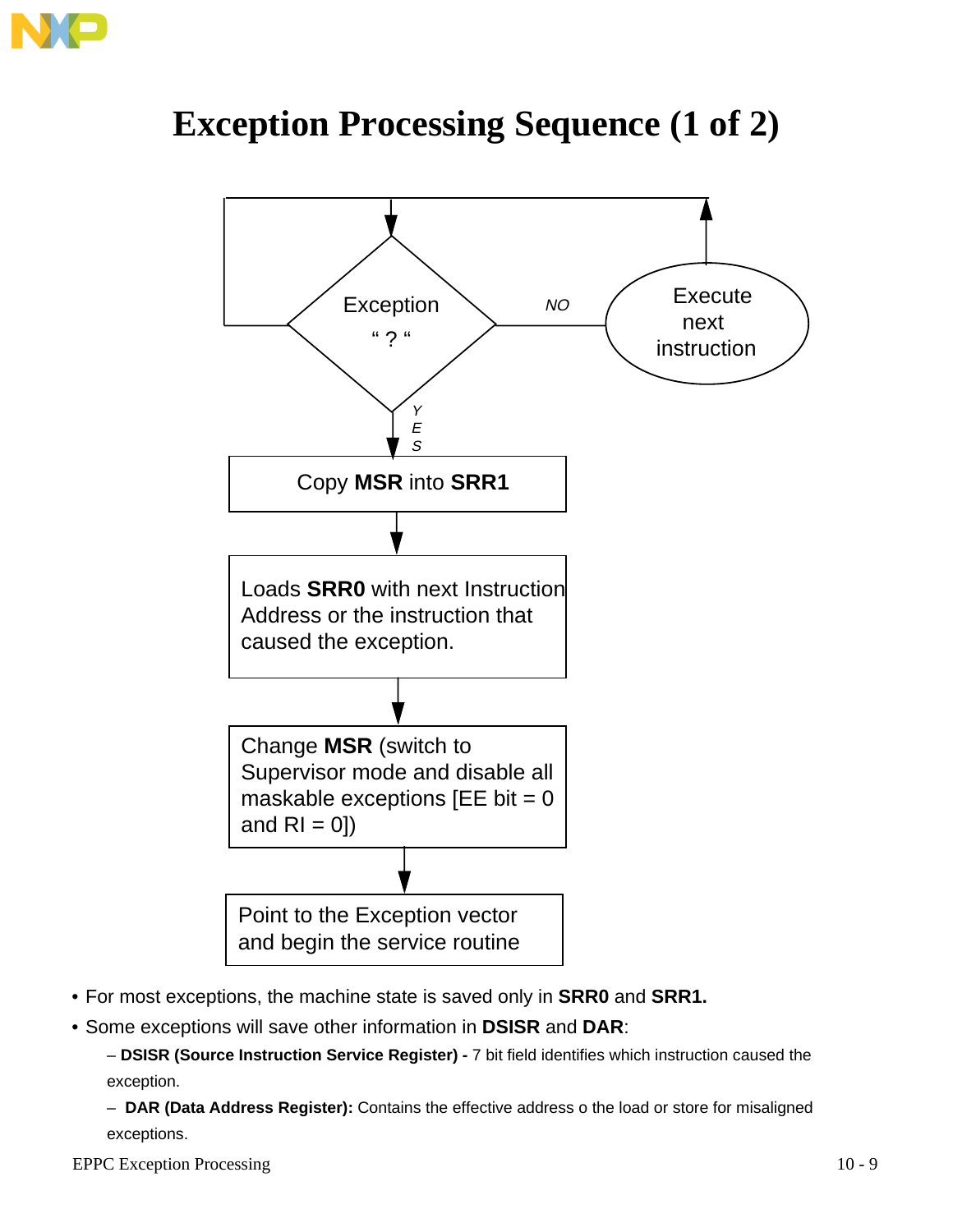



## **Exception Processing Sequence (2 of 2)**

- **SRR0, SRR1** and **MSR** are changed after every exception
- All exceptions cause the **core** to enter the supervisor mode.
- The **RFI** instruction restores the Machine State back to User Mode.
- The **RFI** instruction is usually the last instruction in the exception handler.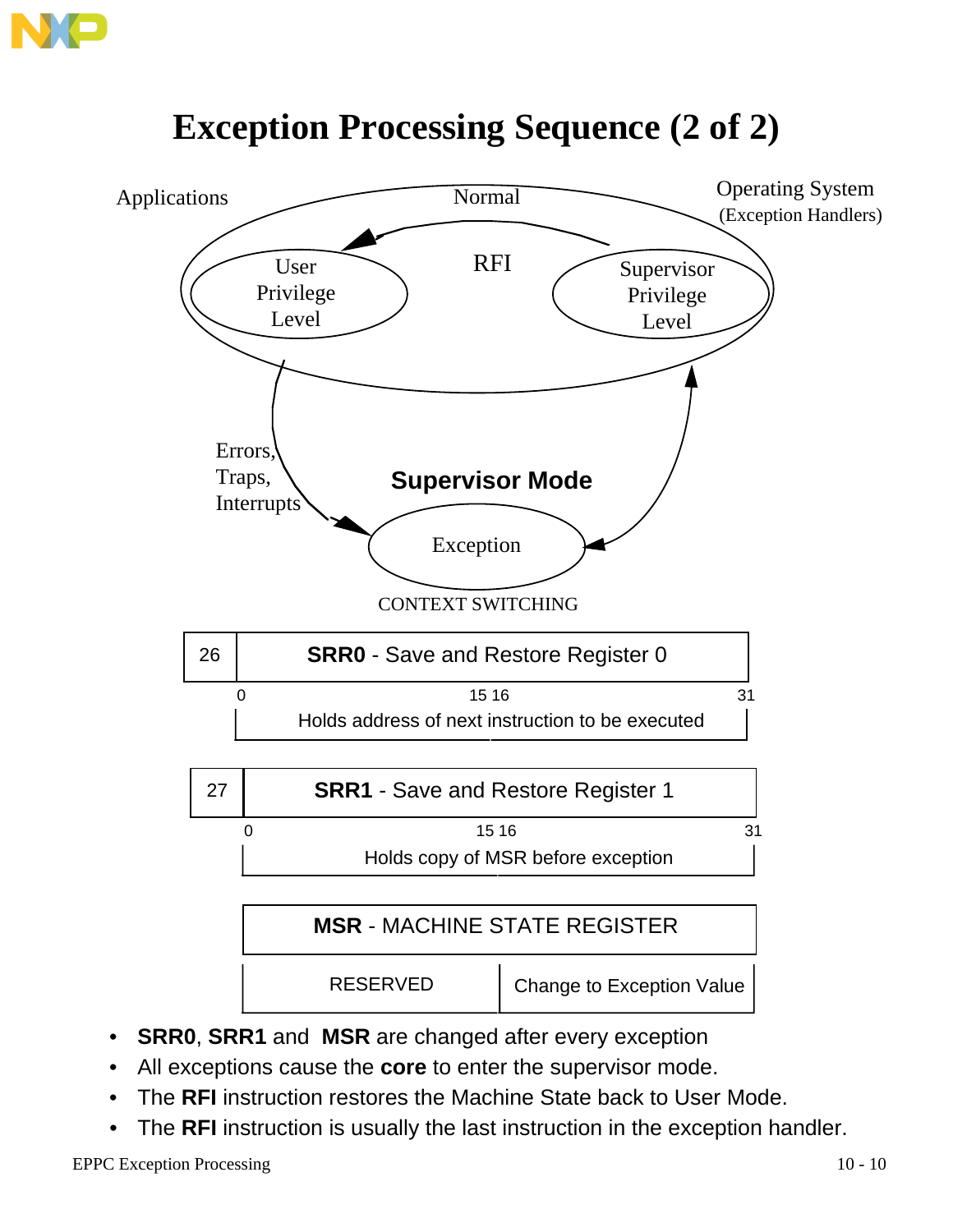

### **How the RFI Instruction Operates**



RFI Instruction is Supervisor-only used to restore previous Machine State.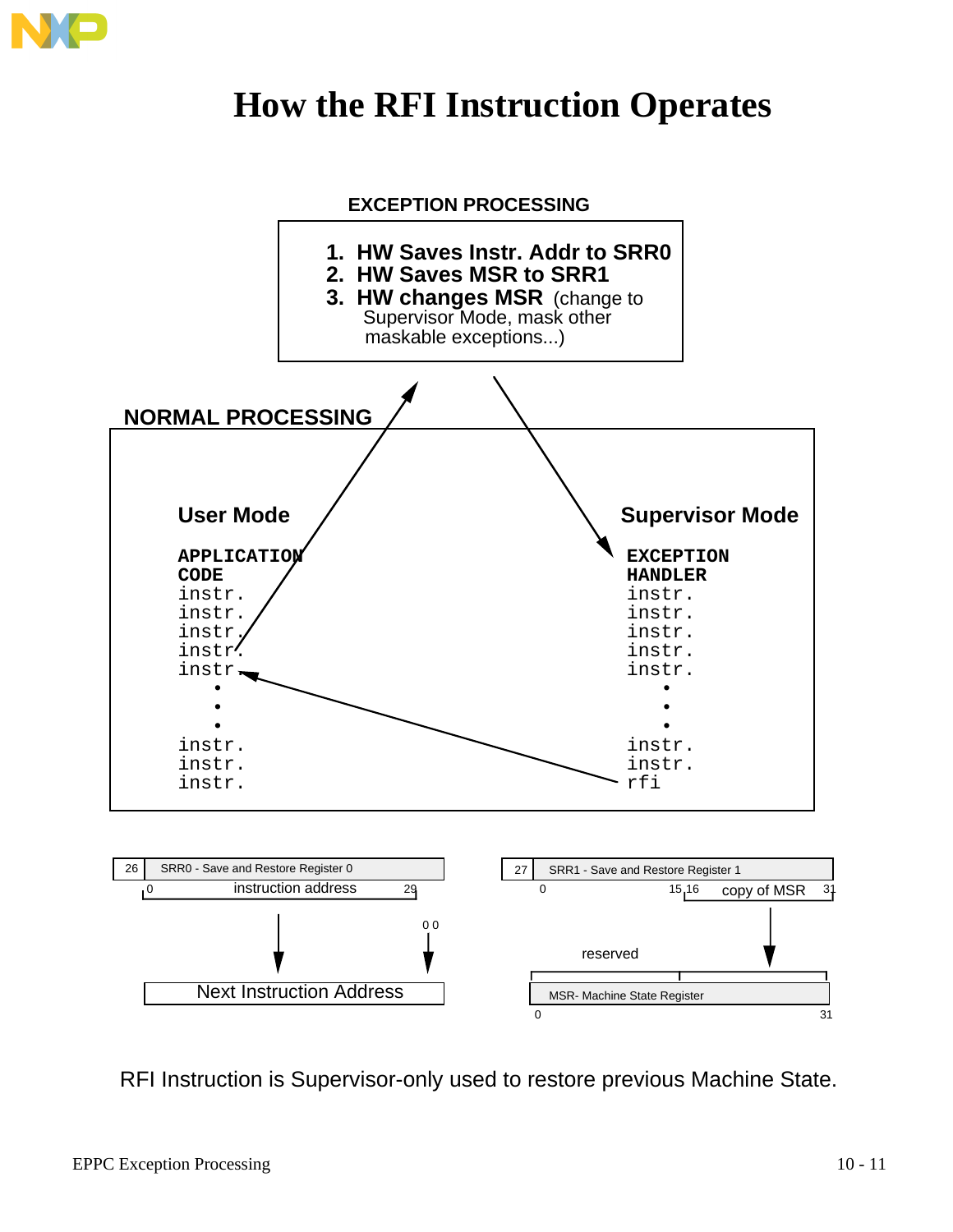![](_page_11_Picture_0.jpeg)

### **How to Make the ESR Recoverable**

|                                         |    |   |                                                                                                                                                                                                         |   |   | <b>RESERVED</b> |   |                                                                                                        |   |    |  |  | <b>POW ISF</b> |    | ILE                                              |  |
|-----------------------------------------|----|---|---------------------------------------------------------------------------------------------------------------------------------------------------------------------------------------------------------|---|---|-----------------|---|--------------------------------------------------------------------------------------------------------|---|----|--|--|----------------|----|--------------------------------------------------|--|
| 0                                       | 1. | 2 | 3                                                                                                                                                                                                       | 4 | 5 | 6               | 7 | 8                                                                                                      | 9 | 10 |  |  | 11 12 13       | 14 | 15                                               |  |
| Before ESR<br>Exit                      |    |   | $asm$ (" mtspr $82,0$ ");<br>asm $(" lwz r9, 8(r1)");$<br>asm (" mtspr 27, r9");<br>asm $(" lwz r9, 4(r1)");$<br>asm (" mtspr 26, r9");<br>asm $("lwz r9, 0(r1)");$<br>$asm$ (" $addi$ $r1, r1, 12$ "); |   |   |                 |   | /* MAKE NON-RECOVERABLE<br>/* PULL SRR1 FROM STACK<br>/* PULL SRRO FROM STACK<br>/* PULL R9 FROM STACK |   |    |  |  |                |    | $\star$ /<br>$\star$ /<br>$\star$ /<br>$\star$ / |  |
| Making the<br><b>ESR</b><br>Recoverable |    |   | asm $("stwu r9,-12(r1);$<br>asm (" mfspr r9,26");<br>$asm$ (" stw r9, 4(r1)");<br>asm (" mfspr r9, 27");<br>$asm$ (" stw r9, 8(r1)");<br>asm (" mtspr 80,0");                                           |   |   |                 |   | $/*$ SAVE R9<br>/* PUSH SRR0 ONTO STACK */<br>/* PUSH SRR1 ONTO STACK */<br>/* ENABLE INTERRUPTS       |   |    |  |  |                |    |                                                  |  |

![](_page_11_Figure_3.jpeg)

| <b>Mnemonic</b> | <b>MSR<sub>EE</sub></b> | <b>MSR<sub>RI</sub></b> | <b>Used For</b>                                                     |
|-----------------|-------------------------|-------------------------|---------------------------------------------------------------------|
| <b>EIE (80)</b> |                         |                         | <b>External Interrupt Enable</b>                                    |
| EID (81)        | 0                       |                         | External Interrupt Disable, but other<br>interrupts are recoverable |
| <b>NRI(82)</b>  | 0                       | 0                       | Non-Recoverable Interrupt                                           |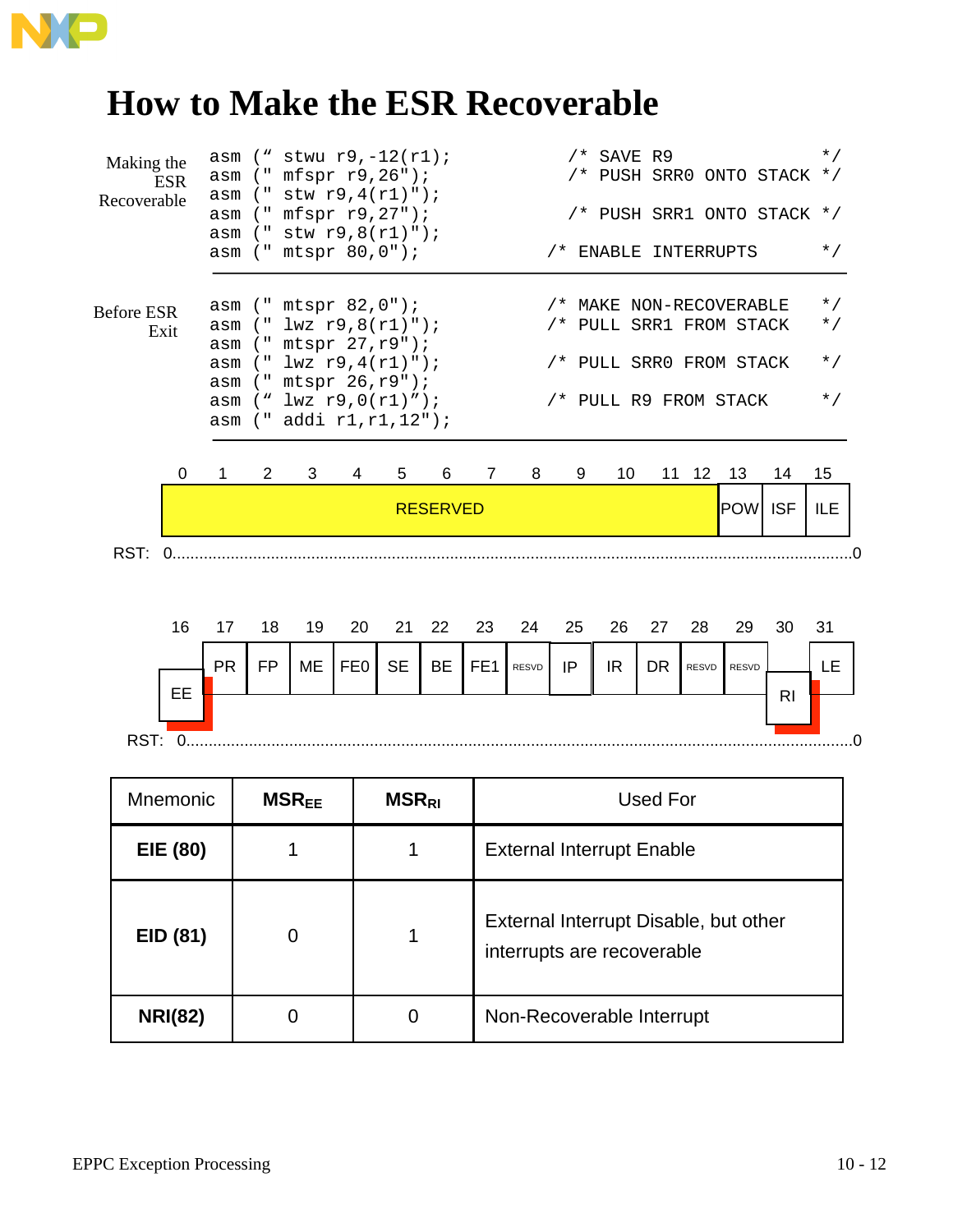![](_page_12_Picture_0.jpeg)

MOTOROLA Motorola Technical Training - **MPC860 Course** Phoenix, Arizona

**ex1.c** Title:

**Handling a System Call Exception**

Creation Date: **Jan. 10, 1996** From: **68360 Course**

Author: **Bob Bratt**

Description:

**The results of this routine are:**

**1. Initializes the exception vector area with a service routine to increment an LED counter each time a system call instruction is executed.**

**2. The exception service routine is made recoverable.**

**Assumptions:**

**1. Reset conditions exist.**

#### Objective:

**If the program executes properly, the LED counter has a count of 1.**

Equipment:

**MPC860ADS board and UDLP1.**

UDLP1 Switch Settings: **N/A**

Connections: **MPC860ADS board and UDLP1 are connected at P13.**

Updates: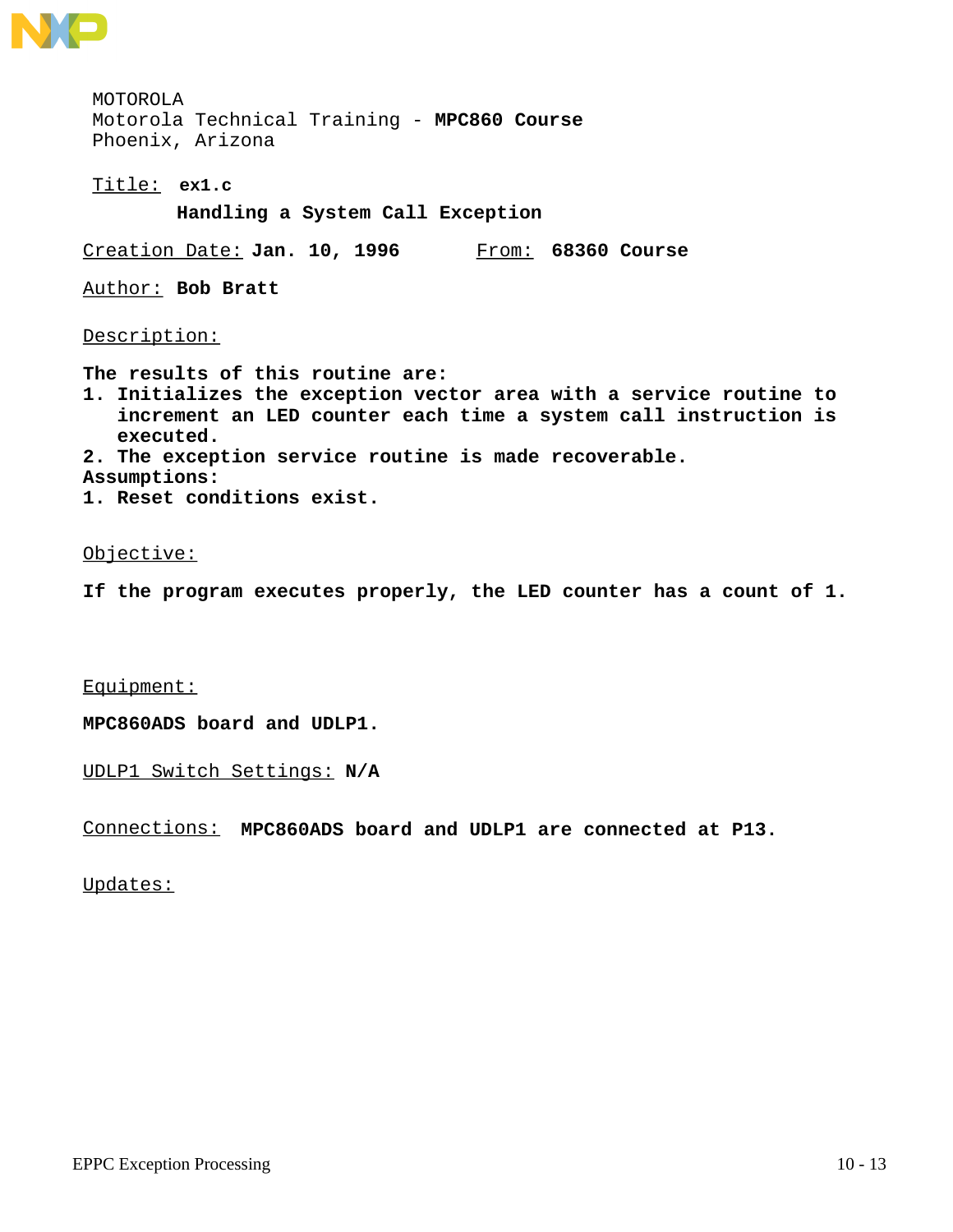![](_page_13_Picture_0.jpeg)

```
ex1.c (1 of 2)
```

```
\mathscr{L} (EX1.C) \mathscr{L}#include "mpc860.h" /* DUAL PORT RAM EQUATES*/
struct dprbase *pdpr; /* PNTR TO DUAL PORT RAM*/
main()
\{void esr();<br>int *ptrs,*ptrd; <br>\frac{1}{2} /* SOURCE & DEST POINTERS*/
  int *ptrs,*ptrd;
 pdpr = (struct dprbase *) (getimmr() & 0xFFFF0000);
 /* INIT PNTR TO DPRBASE */
 ptrs = (int *) esr; /* INIT SOURCE POINTER */
  ptrd = (int *)(getevt() + 0xC00); /* INIT DEST POINTER */<br>do * MOVE ESR TO EVT */
  do / \star MOVE ESR TO EVT \star \star ptrd++ = \starptrs; / \star MOVE UNTIL
*ptrd++ = *ptrs; /* MOVE UNTIL */
 while (*ptrs++ != 0x4c000064); /* RFI INTRUCTION */
pdpr\rightarrow PDDAT = 0; /* CLEAR PORT D DATA REG */
 pdpr->PDDIR = 0xff; /* MAKE PORT D8-15 OUTPUT*/
asm(" sc"); \star SYSTEM CALL \star /
}
#pragma interrupt esr
void esr()
{
 asm (" stwu r9,-12(r1)"); /* PUSH GPR9 ONTO STACK */
 asm (" mfspr r9,26"); /* PUSH SRR0 ONTO STACK */
 asm (" stw r9,4(r1)");
 asm (" mfspr r9,27"); /* PUSH SRR1 ONTO STACK */
 asm (" stw r9,8(r1)");
asm (" mtspr 80,0"); \overline{\hspace{1cm}} /* ENABLE INTERRUPTS */
 pdpr->PDDAT += 1;
 asm (" mtspr 82,0"); /* MAKE NON-RECOVERABLE */
 asm (" lwz r9,8(r1)"); /* PULL SRR1 FROM STACK */
 asm (" mtspr 27,r9");
 asm (" lwz r9,4(r1)"); /* PULL SRR0 FROM STACK */
 asm (" mtspr 26,r9");
 asm (" lwz r9,0(r1)"); /* PULL GPR9 FROM STACK */
 asm (" addi r1,r1,12"); /* RESTORE STACK POINTER */
}
getimmr()
{
   asm(" mfspr 3,638");
}
qetevt() /* GET EVT LOCATION */
{
  if ((getmsr() & 0x40) == 0) <br> \frac{1}{x} IF MSR.IP IS 0 */<br> \frac{x}{x}<br> \frac{x}{y} return (0);
    return (0);
  else \overleftrightarrow{f}<br>
\overleftrightarrow{f} \overleftrightarrow{f}<br>
\overleftrightarrow{f} \overleftrightarrow{f} \overleftrightarrow{f} \overleftrightarrow{f} \overleftrightarrow{f} \overleftrightarrow{f} \overleftrightarrow{f} \overleftrightarrow{f} return (0xFFF00000); /* EVT IS IN HIGH MEM */
}
```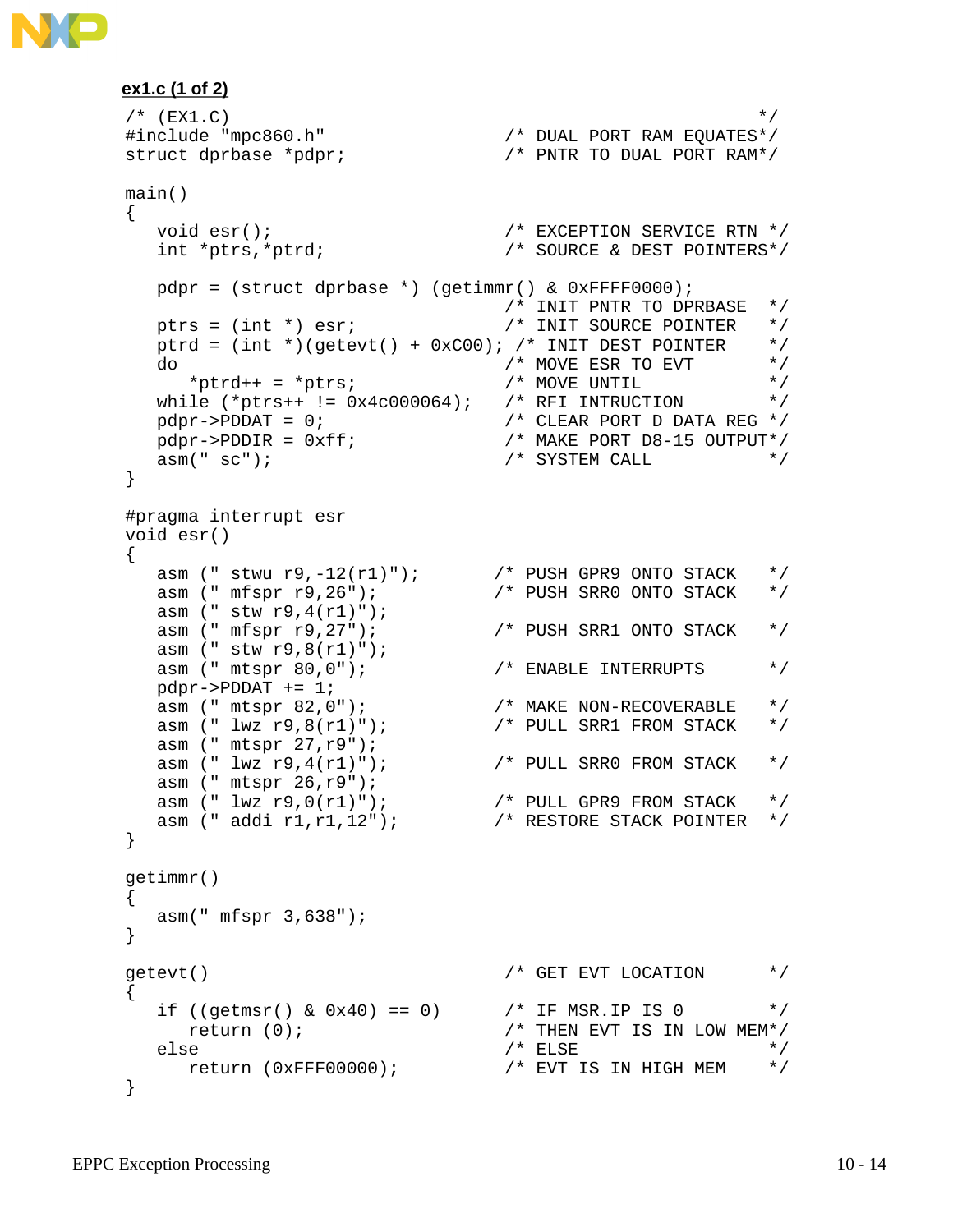![](_page_14_Picture_0.jpeg)

#### **ex1.c (2 of 2)**

getmsr()<br>{ }

/\* GET MACHINE STATE REG VALUE  $*/$ asm(" mfmsr  $3"$ );  $/$ \* LOAD MACHINE STATE REG TO r $3$  \*/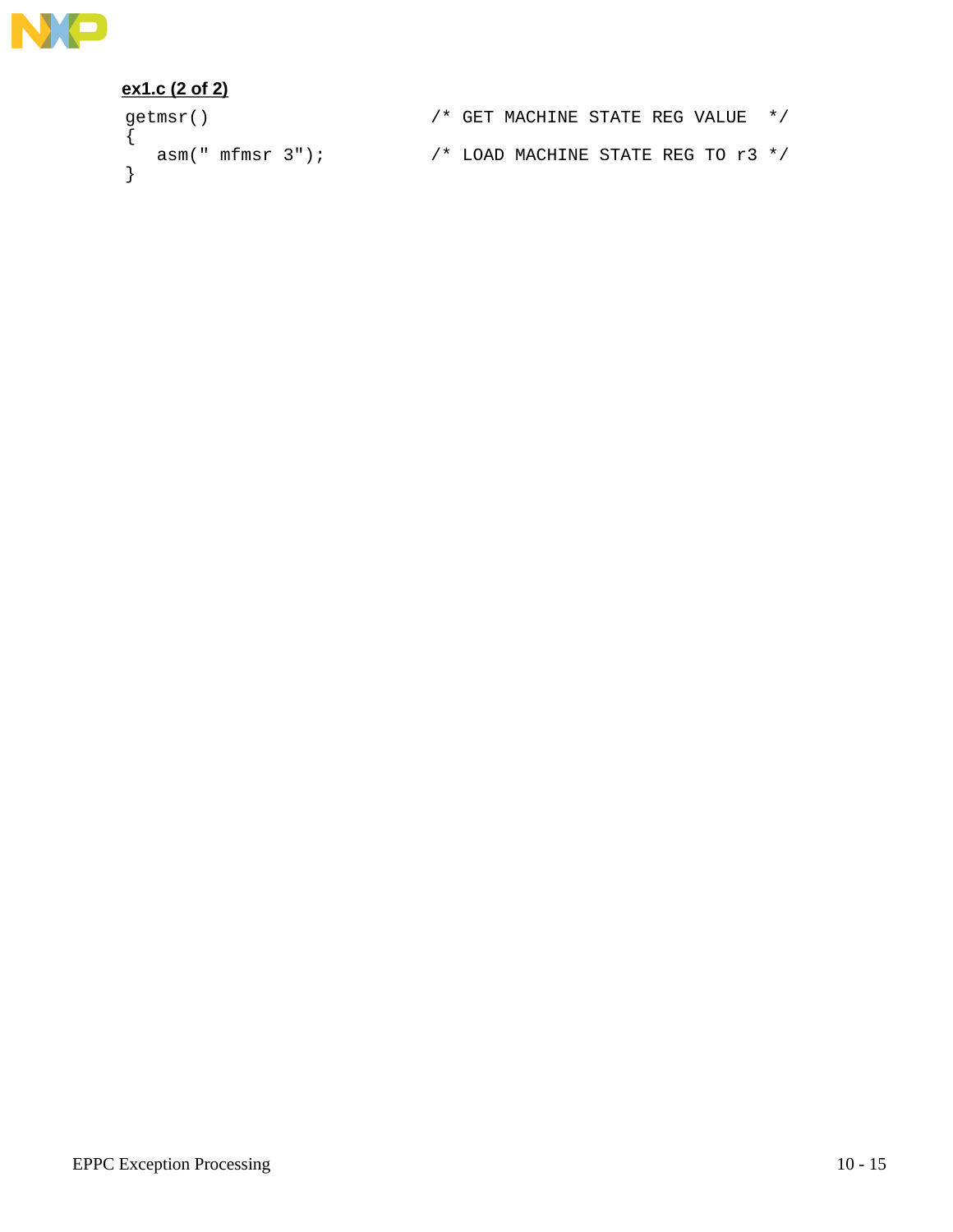![](_page_15_Picture_0.jpeg)

MOTOROLA Motorola Technical Training - **MPC860 Course** Phoenix, Arizona

**ex2.c** Title:

**Handling a Alignment Error Exception**

Creation Date: **Jan. 10, 1996** From: **68360 Course**

Author: **Bob Bratt**

Description:

**The results of this routine are: 1. Initializes the exception vector area with a service routine to increment an LED counter each time an alignment error occurs. 2. The exception service routine is made recoverable. Assumptions: 1. Reset conditions exist.**

Objective:

**If the program executes properly, the LED counter contains a random count.**

Equipment:

**MPC860ADS board and a UDLP1.**

UDLP1 Switch Settings: **N/A**

Connections: **MPC860ADS board and a UDLP1 are connected through P13.**

Updates: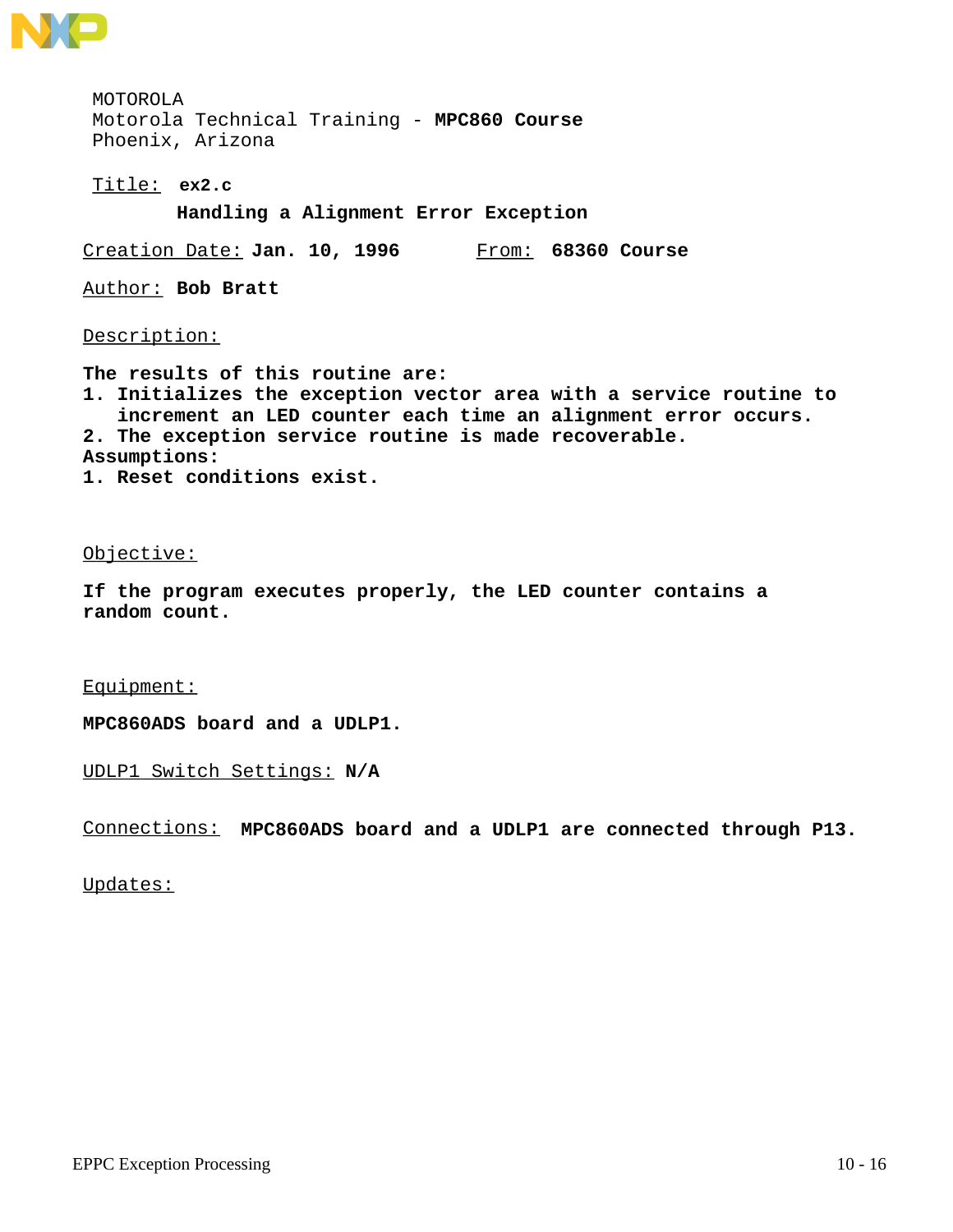![](_page_16_Picture_0.jpeg)

```
ex2.c (1 of 2)
```

```
\sqrt{\phantom{a}} (EX2.C) \phantom{a} /
#include "mpc860.h" /* DUAL PORT RAM EQUATES*/
struct dprbase *pdpr; /* PNTR TO DUAL PORT RAM*/
main()
{
  void esr(); <br> /* EXCEPTION SERVICE RTN */
  int *ptrs,*ptrd; // // // // bauthrium SERVICE RTN */<br>int *ptrs,*ptrd; // // SOURCE & DEST POINTERS*/
  pdpr = (struct dprbase *) (getimmr() & 0xFFF0000;
                               /* INIT PNTR TO DPRBASE */
  ptrs = (int * ) esr;<br>ntrd = (' - )ptrd = (int *)(getevt() + 0x600); /* INIT DEST POINTER */<br>do * MOVE ESR TO EVT */
  do / \star MOVE ESR TO EVT \star \star ptrd++ = \starptrs; \star MOVE UNTIL
*ptrd++ = *ptrs; /* MOVE UNTIL */
 while (*ptrs++ != 0x4c000064); /* RFI INTRUCTION */
pdpr \rightarrow PDDAT = 0; /* CLEAR PORT D DATA REG */
 pdpr->PDDIR = 0xff; /* MAKE PORT D8-15 OUTPUT*/
 asm(" li r21,0x1001"); /* INIT r21 TO UNALIGNED */
 asm(" lwarx r20,r0,r21"); /* ALIGNMENT INTERRUPT */
}
#pragma interrupt esr
void esr()
{
 asm (" stwu r9,-12(r1)"); /* PUSH GPR9 ONTO STACK */
 asm (" mfspr r9,26"); /* PUSH SRR0 ONTO STACK */
  asm (" stw r9,4(r1)");<br>asm (" mfspr r9,27");
 asm (" mfspr r9,27"); /* PUSH SRR1 ONTO STACK */
 asm (" stw r9,8(r1)");
asm (" mtspr 80,0"); \overline{\hspace{1cm}} /* ENABLE INTERRUPTS */
 pdpr->PDDAT += 1;
 asm (" mtspr 82,0"); /* MAKE NON-RECOVERABLE */
 asm (" lwz r9,8(r1)"); /* PULL SRR1 FROM STACK */
 asm (" mtspr 27,r9");
  \frac{1}{2} asm (" lwz r9,4(r1)"); /* PULL SRR0 FROM STACK */
 asm (" mtspr 26,r9");
 asm (" lwz r9,0(r1)"); /* PULL GPR9 FROM STACK */
 asm (" addi r1,r1,12"); /* RESTORE STACK POINTER */
}
getimmr()
{
   asm(" mfspr 3,638");
}
getevt() \overline{a} /* GET EVT LOCATION \overline{a} /
{
  if ((getmsr() & 0x40) == 0) <br>return (0); <br>/* THEN EVT IS IN LOW MEM*/
    return (0);
  else \rightarrow \rightarrow /* ELSE */
     return (0xFFF00000); /* EVT IS IN HIGH MEM */
}
```